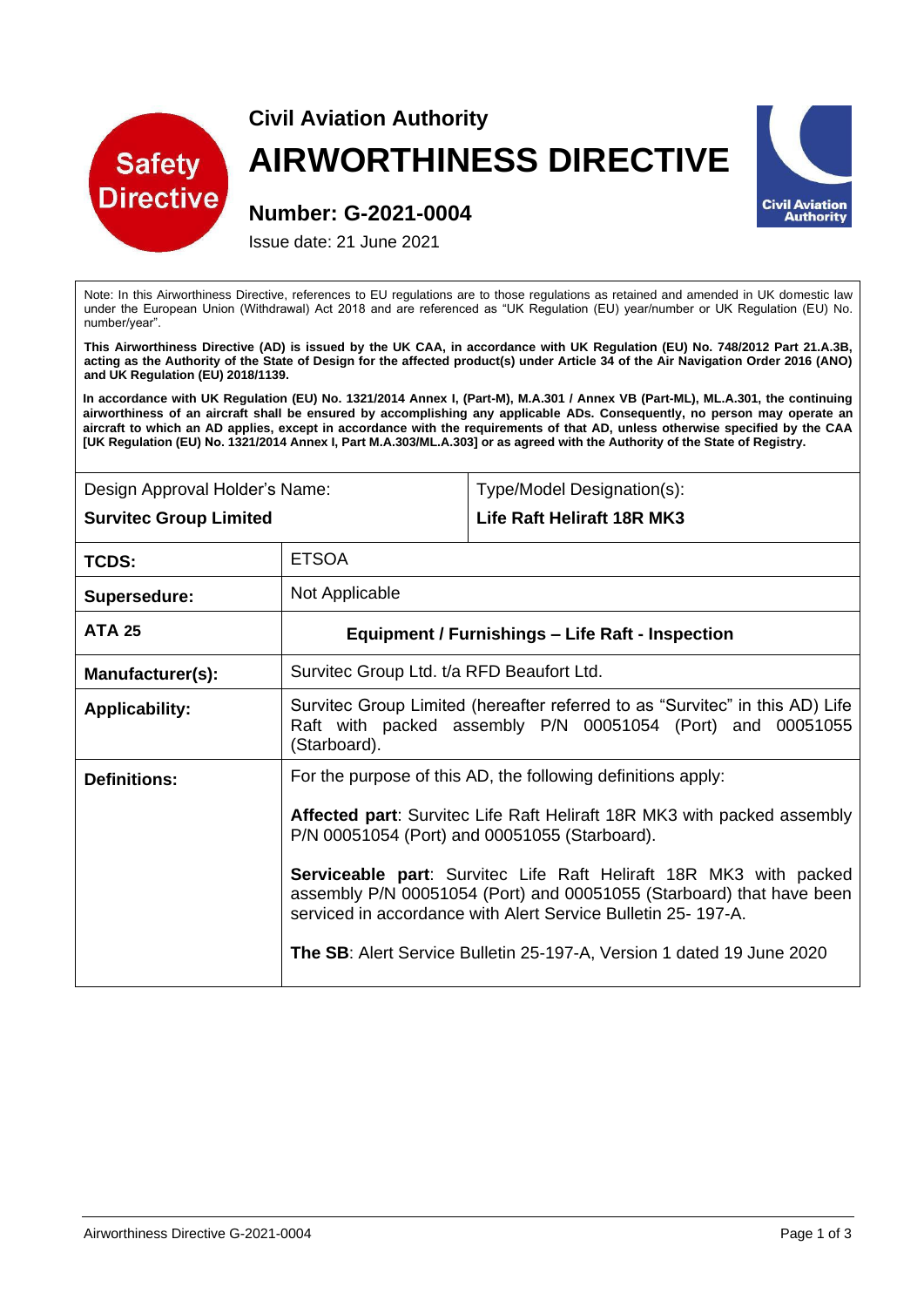| Reason:                                                     | While carrying out life raft deployment test, the life raft did not inflate<br>properly, and the main seam of the buoyancy chamber ruptured.                                                                                                                                                                                         |  |
|-------------------------------------------------------------|--------------------------------------------------------------------------------------------------------------------------------------------------------------------------------------------------------------------------------------------------------------------------------------------------------------------------------------|--|
|                                                             | Investigation determined that this issue was most likely caused by<br>adhesive degradation as a result of harsh environmental conditioning over<br>time.                                                                                                                                                                             |  |
|                                                             | This condition, if not detected and corrected, could lead, in case of<br>ditching, to failure of the life raft to inflate correctly, possibly affecting the<br>safety of occupants during such an event.                                                                                                                             |  |
|                                                             | To address this potential unsafe condition, Survitec issued Alert Service<br>Bulletin 25-197-A, to provide inspection instructions.                                                                                                                                                                                                  |  |
|                                                             | For the reasons described above, this AD requires a one-time inspection<br>of the seam and a life raft stretch test and reporting the results of the<br>inspection back to the manufacturer.                                                                                                                                         |  |
| <b>Effective Date:</b>                                      | 05 July 2021                                                                                                                                                                                                                                                                                                                         |  |
| <b>Required Action(s) and</b><br><b>Compliance Time(s):</b> | Required as indicated, unless accomplished previously: Check affected<br>life raft as per Survitec Alert Service Bulletin 25- 197-A Version 1 or later<br>revisions.                                                                                                                                                                 |  |
|                                                             | Inspection(s):<br>(1) Within 12 months after the effective date of this AD, perform inspection<br>and functional check of life raft in accordance with Alert Service<br><b>Bulletin 25-197-A.</b>                                                                                                                                    |  |
|                                                             | <b>Corrective Action(s):</b><br>If, during any inspection and functional checks as required by<br>(2)<br>paragraph (1) of this AD, discrepancies are detected, remove and<br>replace the affected part with a new or serviceable part.                                                                                               |  |
|                                                             | <b>Parts Installation:</b><br>(3) Do not install an affected part on any aircraft unless the part has<br>been inspected and functionally checked in accordance with Alert<br>Service Bulletin 25-197-A Version 1 or later revisions.                                                                                                 |  |
|                                                             | <b>Reporting:</b><br>(4) Within 30 days after accomplishment of the inspection and functional<br>check, as required by paragraph (1) of this AD, report the inspection<br>results (including no findings) to Survitec. Using the inspection report<br>attached to the SB is an acceptable method to comply with this<br>requirement. |  |
| <b>Reference</b><br><b>Publications:</b>                    | Alert Service Bulletin 25-197-A Version 1<br>RFD CMM 25-61-574.                                                                                                                                                                                                                                                                      |  |